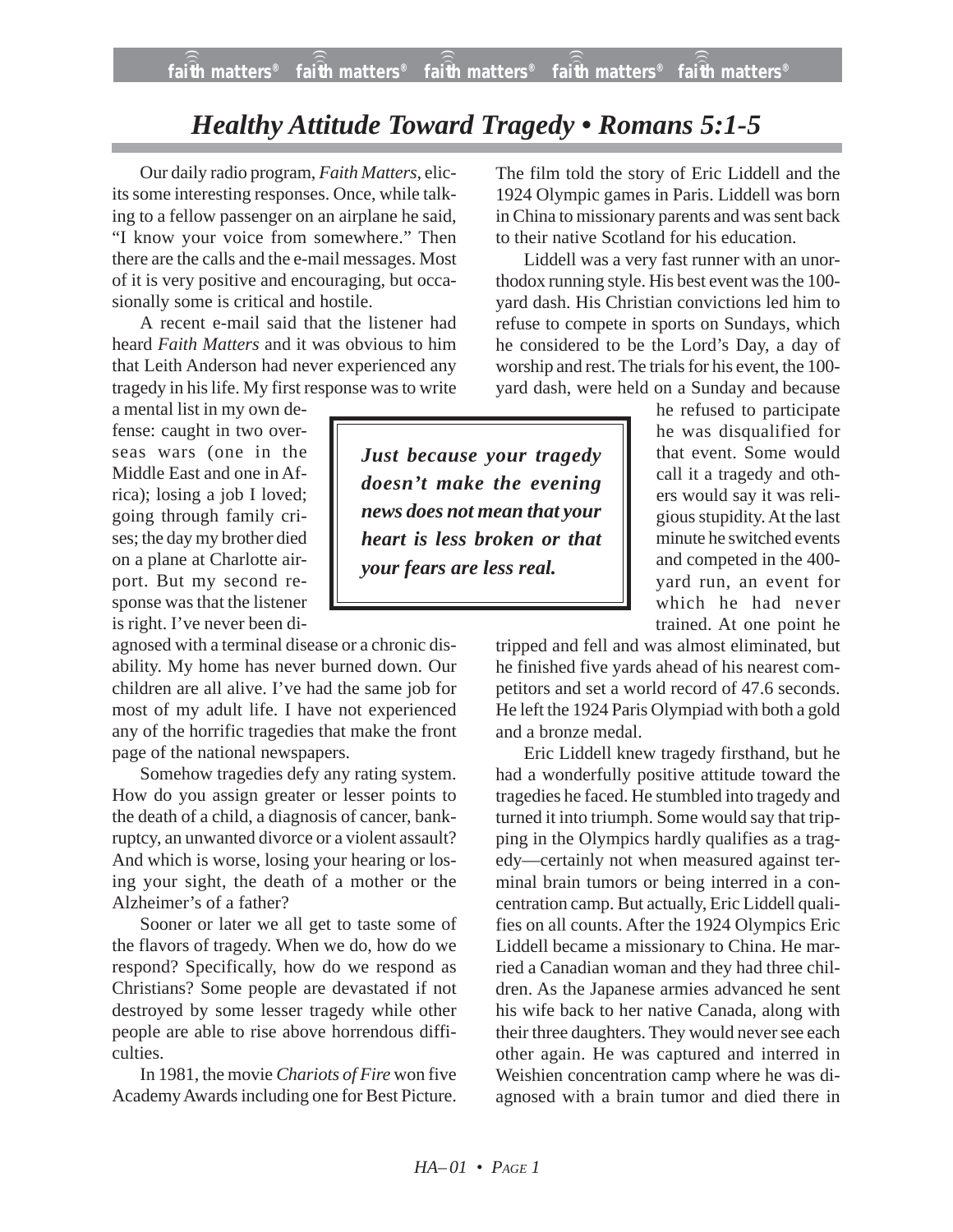1945.

Tragedy is tragedy. It is the unexpected, the uninvited, the unwanted. Tragedies change the course of our lives. Most often they are permanent, leaving scars on our bodies, sadness in our hearts and death in our cemeteries. Rarely is it helpful to compare one tragedy to another. Just because your tragedy doesn't make the evening news does not mean that your heart is less broken or that your fears are less real.

The champion of biblical tragedies was Job. Job was rich and healthy and happy until one awful day when tragedy struck his life and took it all. We learn in Job 1:13-19:

One day when Job's sons and daughters were feasting and drinking wine at the oldest brother's house, a messenger came to Job and said, "The oxen were plowing and the donkeys were grazing nearby, and the Sabeans attacked and carried them off. They put the servants to the sword, and I am the only one who has escaped to tell you!"

> *While he was speaking, another messenger came and said, "The fire of God fell from the sky and burned up the sheep and the servants, and I am the only one who has escaped to tell you!"*

> *While he was still speaking, another messenger came and said, "The Chaldeans formed three raiding parties and swept down on your camels and carried them off. They put the servants to the sword, and I am the only one who has escaped to tell you!"*

> *While he was still speaking, yet another messenger came and said, "Your sons and daughters were feasting and drinking wine at the oldest brother's house, when suddenly a mighty wind swept in from the desert and struck the four corners of the house. It collapsed on them and they are dead, and I am the only one who has escape*d to tell you!"

As if that were not enough, Job soon became desperately and painfully ill with sores covering his entire body. Then his friends began to turn against him and his wife's counsel was to curse God and die.

When tragedy struck Job everyone was loaded with questions. The Old Testament book that tells his story has 42 chapters containing 300 questions. Most of those questions are left unanswered. Although the readers of Job's biography are given an explanation of why he was so tragically afflicted, there is no hint that Job ever heard the answer himself. He died not knowing.

Many of us will never have our questions answered either. We will go through the rest of life with the scars and remnants of the tragedy and will die without really knowing why the tragedies happened. God does not promise to answer all our questions but he does promise to stick with us and help us when tragedies strike. All of this calls for a distinctly Christian approach. We do not choose tragedy, but we can learn and we can have a healthy attitude toward the tragedies when they come into our lives. In Romans 5:1-5, St. Paul wrote:

Therefore, since we have been justified through faith, we have peace with God through our Lord Jesus Christ, through whom we have gained access by faith into this grace in which we now stand. And we rejoice in the hope of the glory of God. Not only so, but we also rejoice in our sufferings, because we know that suffering produces perseverance; perseverance, character; and character, hope. And hope does not disappoint us, because God has poured out his love into our hearts by the Holy Spirit, whom he has given to us.

St. Paul was no stranger to tragedy. He lost friends, he had chronic physical problems, he was shipwrecked, he was left to waste away in prison, and he eventually died under the Roman executioner's sword. Out of his own experience he describes an astonishingly Christian approach to tragedy in just seven words: faith; peace; grace; perseverance; character; hope; love.

Faith is a synonym for trust. It is believing God for good, even when we cannot see God or good. Faith is the central element of all that it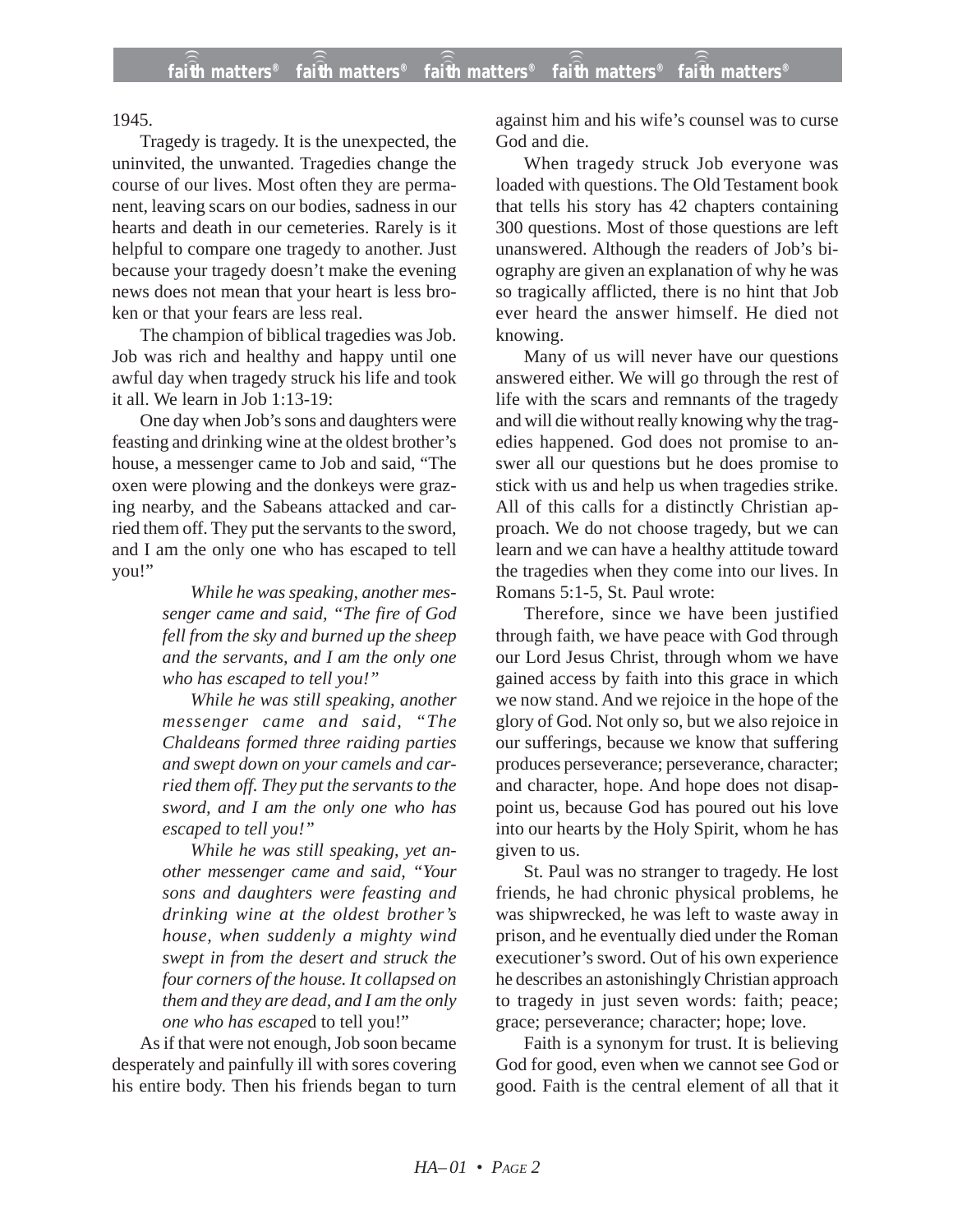## **faith matters® faith matters® faith matters® faith matters® faith matters®** ))) ))) ))) ))) )))

means to be a Christian. In its most important expression, faith is trusting God to forgive our sin and give to us eternal life through Jesus. In the face of tragedy, faith is trusting God for good even when we have just sustained the most horrible blow of our entire lives, even when we cannot get the answers to our questions.

Peace is a gift from God that flows from faith. It settles deep into our souls. We cannot fake peace—we either have it or we don't. Peace comes when we truly believe that God is in charge and that God is good. We choose to trust him for that which we cannot control ourselves.

Grace is not as abstract as peace and faith. You can see, hear, feel and taste grace. Grace is the tangible good news of God in our lives. Grace is the series of gifts God gives to us to get us

through all of life's tragedies and triumphs. Grace may be money, job, family, friends, medicine, a Bible verse or whatever other gift God chooses to give. Jesus promised in 2 Corinthians 12:9: *"My grace is sufficient for*

*you, for my power is made perfect in weakness."*

Perseverance is "hanging in there". It is not giving up when things happen that we would never choose to have happen. It is remaining faithful. One of the more common responses to tragedy is giving up too soon. Perseverance is giving God time to help us and to heal us. This is far more than wishful thinking. Christian perseverance is possible only because of faith, peace and grace. We trust God. God settles our hearts and gives us whatever resources we need in order to hang in there.

Next on Paul's list is character. Character is the internal strength to do what is right. Quite candidly, those who have easy lives risk having weak character. It is the tragedies, sufferings and difficulties of life that build, hone and strengthen us on the inside. Tragedy often serves the dual purpose of showing on the outside what we are made of and strengthening us on the inside. Character is being faithful to God independent of the situation in which we find ourselves.

Hope is the expectation of a better tomorrow. Tragedy has a way of crushing hope. We somehow think that there is no tomorrow or that tomorrow will be even more tragic and desperately bleak than today. But the Christian who trusts God hangs in there for a promised tomorrow that will be better. Not one that we can design, but one that God chooses and shapes. We don't know what it will be like in advance because he does not tell us, but we trust him, and we are told here by St. Paul that we will not be disappointed.

Last on Paul's list of seven words is love. Love is the compassionate care of God through the entire process. *"And hope does not disappoint us, because God has poured out his love*

*…the Christian who trusts God hangs in there for a promised tomorrow that will be better.*

*into our hearts by the Holy Spirit whom he has given us."* When facing tragedy it is good to have professional help, like emergency medical care. But it is even better to

have the best professional assistance given by someone who truly and deeply cares for you as a person. God is absolutely professional and competent in getting us through the tragedies of life, but he also passionately loves us every step of the way.

None of us seeks tragedy for ourselves, nor should we ever wish tragedy on others. However, from a Christian perspective comes the confidence that God can and will use tragedy for good. In a survey, 87% of those who have experienced a painful event such as the death of a loved one, serious illness, the break-up of a relationship or divorce say that it caused them to find a more positive meaning in life. In the words of St. Paul in Romans 8:28, *"And we know that in all things God works for the good of those who love him, who have been called according to his purpose."* That's you. That's me.

Lance Armstrong is called the world's best cyclist. He is the multiple winner of the Tour de